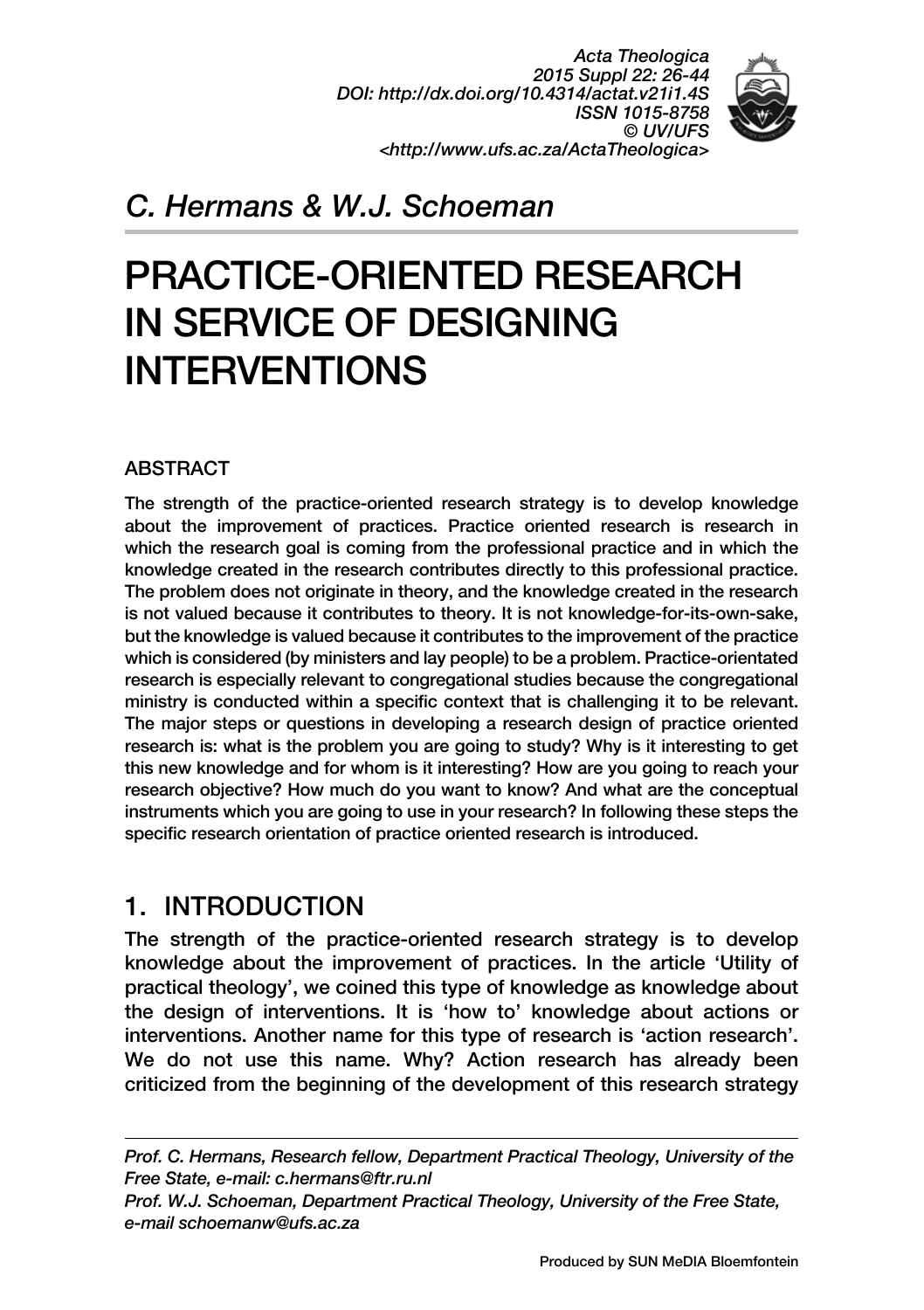(Hodgkinson 1957) because of its weakness in developing knowledge about the improvement of practice. We will not discuss whether this is true of all scholars working under this name. Under the name of 'practice-oriented research' (Verschuren 2009) or 'design research' (McKenney & Reeves 2011), scholars are combining a strong commitment to improvement of practice with the need to develop knowledge about this improvement. There is a coherent and deliberate combination of what Andriessen (2007) calls the knowledge stream and the practice stream. We will introduce Andriessen's model later in this article. As a result of this knowledge development goal, there is a strong commitment for thorough methodological rules and procedures. For this introduction, it suffices to state that practice-oriented or design research as a research strategy is familiar to, but not the same as action research.

In practice-oriented research, the research goal originates from the professional practice, and the knowledge created in the research contributes directly to this professional practice (Andriessen 2014:14). The problem does not stem from theory, and the knowledge created in the research is not valued, because it contributes to theory. It is not knowledgefor-its-own-sake, but the knowledge is valued, because it contributes to the improvement of the practice that is considered (by ministers and lay people) to be a problem. Practice-oriented research is especially relevant to congregational studies. The congregational ministry is conducted within a specific context that is challenging it to be relevant (see Ammerman 2009:576; Hendriks 2004:70-72). Ministerial practices that were effective in one situation or era may not be effective in another context or within the context of a different generation. The following typical questions illustrate this point. Why is there a decline in attendance of the worship service or why is the participation of young people declining in the congregation? Numerous questions could and should be asked continuously about the relevance of the congregational ministry. The starting point is not theoretical, but rather practice oriented, and illustrates the need for n-type research.

We present the major steps in developing a research design of practice-oriented research. We restrict ourselves to the conceptual research design and skip the so-called technical design of the research (Verschuren & Doorewaard 1999): "The conceptual design determines *what, why and how much* we are going to study" (Verschuren & Doorewaard 1999:16). The main function of the conceptual design is a steering function: What problem shall we study? Why is it interesting to obtain this new knowledge, and for whom is it interesting? How shall we reach our research objective? How much do we want to know? What conceptual instruments shall we use in our research? We restrict ourselves to the conceptual research design rather than to the technical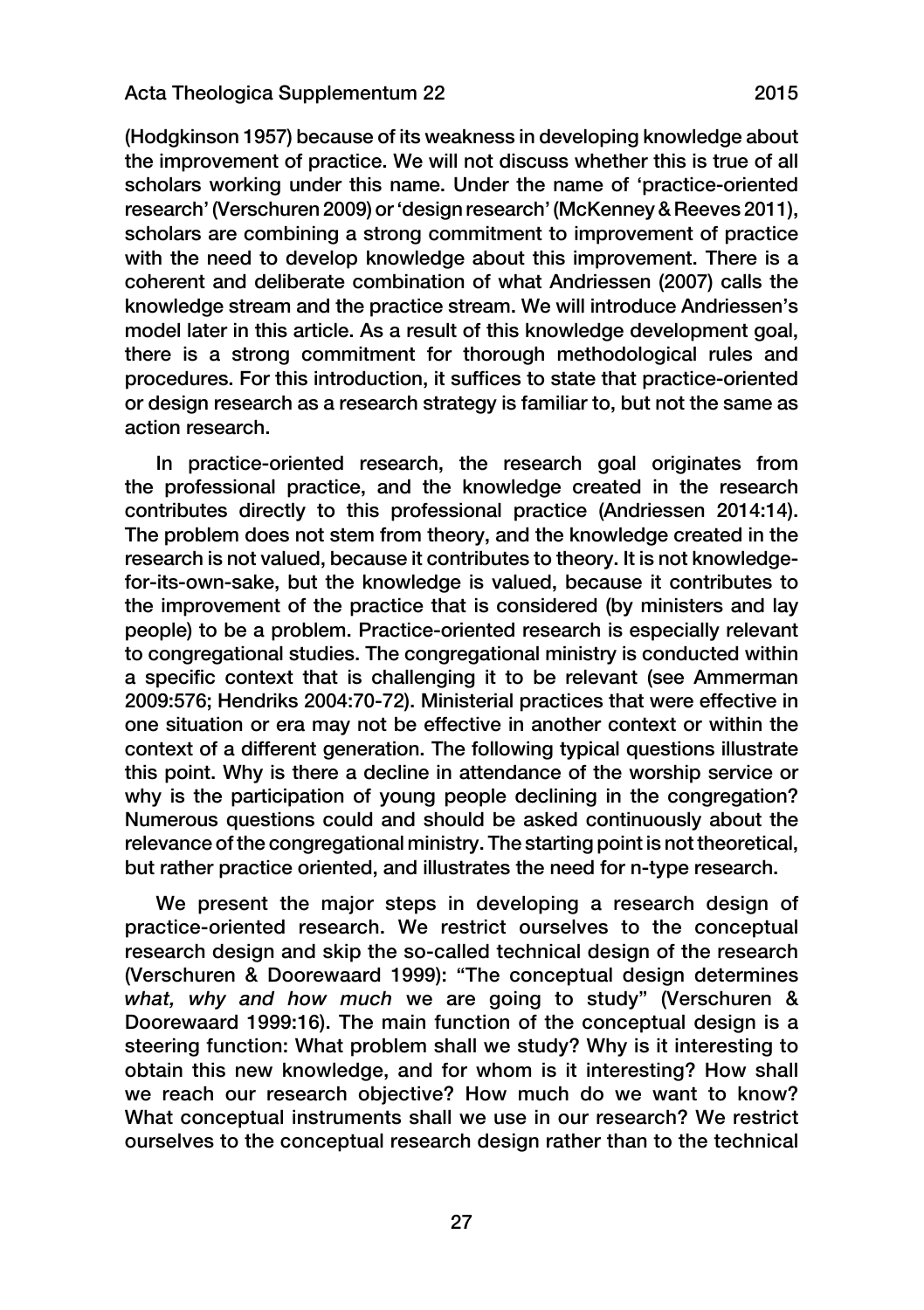research design, because the former contains the major differences between a theory-oriented research and a practice-oriented research. In addition, the major research decisions are made in the conceptual design, so that any researcher can create a technical research design based on this conceptual design.

In following these steps, the reader will be introduced in the specific research orientation of practice-oriented research. Many steps will be unfamiliar to readers who are acquainted with mainline qualitative and/or quantitative research (see our article on survey research). By following the stepwise process of developing a research design, we believe that we make it easier for the reader to understand the specific character of practice-oriented research. At the same time, we map the road for researchers (students) in (practical) theology who want to develop a project plan into practice-oriented research. In this article, we use, as illustration, two researches in which the first author (Hermans) is involved.<sup>1</sup>

### 2. STEP 1: HOW ARE THE ROLES OF RESEARCHER, RESEARCHED AND PROBLEM OWNER DISTRIBUTED?

A problem owner is a person (for example, a minister), group of persons (for example, a policy body within congregations), or an organisation as the 'stakeholder' of an action problem. This stakeholder has an interest or concern in the problem. This problem owner often has the (final) responsibility for the action in question (for example, the leadership in a local congregation). A problem owner can easily be identified as s/he gives the commission for the research project and is the instance to which the researcher should report his/her findings. The problem may not be viewed as something negative, but as a positive challenge or as an area in need of

<sup>1</sup> The first project is called '*Vertellen en delen wat van waarde is in onze school'*  ('Telling and sharing what we value in our school'). This project started in 2009 and is funded by the Catholic School system in the Netherlands (VK0); the PhD researcher involved in this research is Dr. Hade Wouters. The project is supervised by Prof. Chris Hermans, Prof. Dr. Piet Verschuren and Dr. Theo van der Zee. The second PhD project is titled '*Unsere Geschichte als Kirche am Ort erzählen'* ('Telling the story of our local church'). This project started in 2012 and is financed by the diocese of Aachen. The researcher is Dr. Dieter Praas. The project supervisors are Prof.Dr. Chris Hermans and Dr. Michael Scherer-Rath.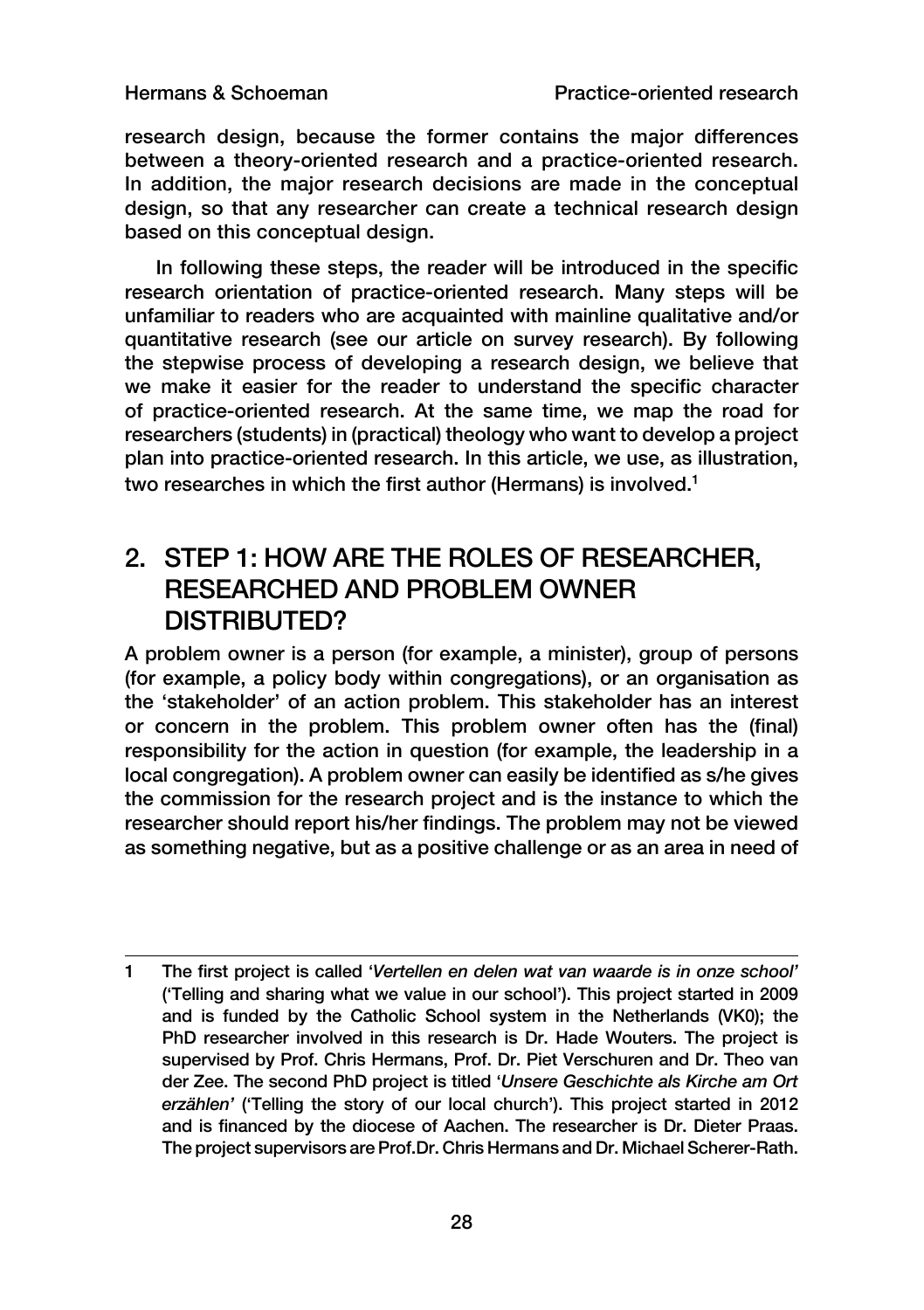growth.2 The role of leadership in a congregation (as problem owner) is to identify the specific areas for growth.

Problem owners are not involved in main-line qualitative or quantitative research. Metaphorically perhaps, the 'research community as a whole' can be considered to be the 'problem owner' of a theoretical problem. For problem owners in a practice-oriented project, the quality or continuity of a specific pastoral service or the very existence of an organisation (a local congregation, for instance) is at stake. Problem owners can be part of the group that will be researched, but this is not necessary. In the project of the diocese Aachen, the staff of the diocese (responsible for pastoral development) and the vicar-general of the diocese are the problem owners. The diocese started with a project in which congregations merged together. The focus of the merger is mainly buildings, finance and staff (especially the scarce number of priests). The staff of the diocese wanted to know how the members of the newly constructed entity experienced their new situation. In what way do they speak about their 'local church' in terms of identification and connectedness to its practices.

The roles of researcher, researched and problem owner can be clearly separated or (more or less) connected (Verschuren 2012:95). The researcher can have no, or a very strong involvement in the change of the practice. The distribution of the roles in the research project relates to the focus of the research. In a *knowl*e.g.*-generating type*, the focus of the research is the production of new knowledge and insight, which, as soon as it becomes available, will be applied to the problem in a specific situation. The research is mainly data driven and the roles of the researcher, the researched and the problem owner are clearly distinguished. The researcher needs to have a sound methodological knowledge in order to do this type of research. A second type is called the *expert model* (Verschuren 2012:94), in which the roles of the researcher, the researched and the problem owner are clearly distinguished. In this type of research, the researcher has the role of expert, for example someone with a great deal of knowledge on the subject related to the problem and problem solution. The researcher need not only have knowledge of the research methodology, but should also have practical knowledge and process knowledge as a change agent in organisations such as churches, congregations, liturgy, church planting, and so on. The roles of the researcher, the researched and the problem owner blur in the *problem-solving model* of practice-oriented research. The focus of the research is an attempt to come to a partial or complete solution of the problem in the specific situation. The knowledge produced

<sup>2</sup> See the role of appreciative enquiry in congregational studies (Hendriks 2014; Branson 2004).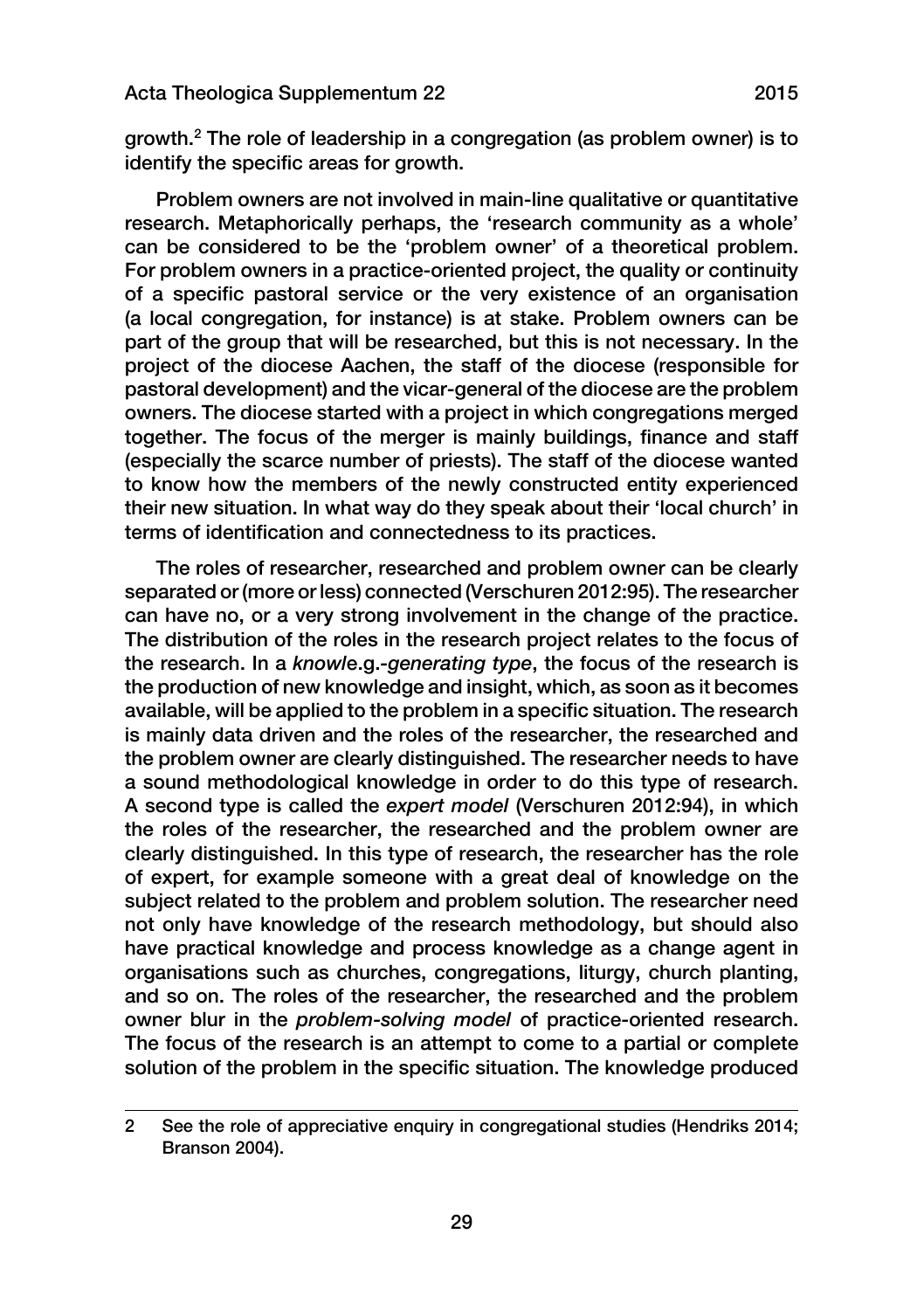in this process can be transferred to a comparable situation, but this is an indirect goal. In this type of research, solutions and knowledge are the result of a co-construction between the researcher, the researched and the problem owner. This type of research is also called participatory research.

Some researchers might consider the involvement of a problem owner in a research project troublesome. We are of the opinion that it is a solution to many problems arising in practical theological research, where researchers want to bring change in a situation. One of the aspects of the problem owner's role is to guarantee that the project is collaborative, well connected to the interests and problems of the problem owner, and use oriented (McKenney & Reeves 2012:chapter 1). We all know of research by theological students and scholars (!) who truly intend to make a difference in the lives and practices of the people they study. At the end of the project, they are frustrated, because nothing truly changed. This happens despite their hard work and good intentions. We believe that this can happen when ownership is taken from the people who 'own' the action problem. If the researcher (but not the practitioners or the researched) has ownership, it is not surprising that an intervention did not make a big change in the life of people. Another example from congregational studies is the issue as to give a comprehensive description of the congregational situation. In fact, it is only a description of certain trends, and the ownership of the problem remains vague. If the leadership of a congregation is involved from the beginning of a practice-oriented research project, the process and outcome could be totally different.

### 3. STEP 2: WHAT IS THE ACTION PROBLEM?

Action problems express the discrepancy between the actual (A\_component) and the desired (D\_component) situation, where the actors (based on the existing knowledge) have *no knowledge* as to how to solve this discrepancy (Verschuren 2009:155; McKenney & Reeves 2012:85-108). An action problem can only emerge if there is an awareness that the actual situation is not what it should be. We observe the following: fewer young people below the age of 20 attend our church meetings; after the merger of congregations, there is a decline in vitality in terms of identification and commitment with the community, and a decline in membership of our congregation is due to the demographic shift in the population of the neighborhood, in which our congregation is located. The A\_component of the action problem is a description of the actual situation. Leading questions are: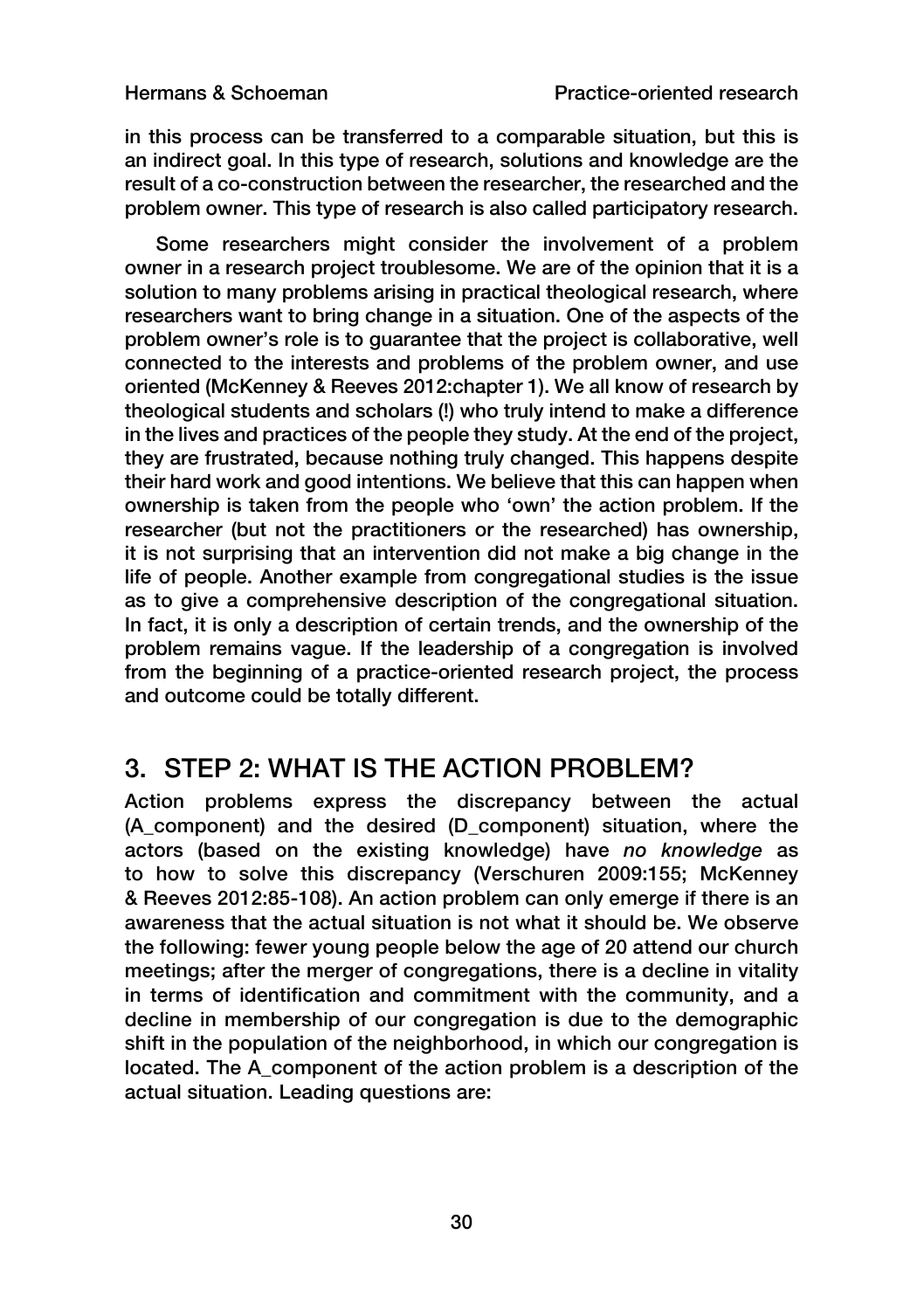- What are the facts?
- Which part of the situation is most problematic for the problem owner(s)?
- How does the problem manifest itself?
- What is the extent of the problem that is reported?

A description in itself does not create an action problem. There needs to be an awareness that 'it should not be like this'. If not, there is no action problem and people and organisations simply continue to do what they are doing. The D\_component is the prescriptive or normative dimension of the action problem. It does not refer to questions of true or not true, but of what is desirable in terms of what we should be able to do. The D\_component is formulated in action terms. Leading questions are:

- What is our dream of the future of our congregation?
- What do we want to do (practise) in order to be able to shape this future?
- What would be the nature of this desired (future) practice?

According to Rahner, this discrepancy between the A\_component and the D\_component is the focus of practical theology: "Practical theology is that theological discipline which is concerned with the Church's selfactualisation here and now – both that which *is* and that which *ought to be*" (Rahner 1972:102). When congregations merge, they create an historical new shape, in which they want to actualize the essence of the Church. This new historical realization is not necessarily what the church of Christ is meant to be (in terms of its essence). By reflecting on the discrepancy between the actual practice and the desired practice, we are at the heart of what practical theology needs to take as its starting point of theological thinking. We highlight the dimension of action or practice: it needs to be concrete, observable, enacted by human beings or communities in time and space! Through these actions or practices, the Church of Christ must realize itself in time and space. If a congregation (or Church) wants to be missional, the leading question is: What is the desired practice reflecting the '*Missio Dei'* in time and space in South Africa?

A missional framework gives markers for the desired practices of congregational life (see Hendriks 2007; Niemandt 2012; Van Niekerk 2014). The actual practices need to be in line with the desired practices. Practice-oriented research will start from the perspective of the leadership. This is an inductive and contextual process. It is very important, from a congregational perspective, to take the context seriously. Congregations cannot be considered sanctuaries to escape from the reality of the context. This will challenge the missional orientation of a congregation.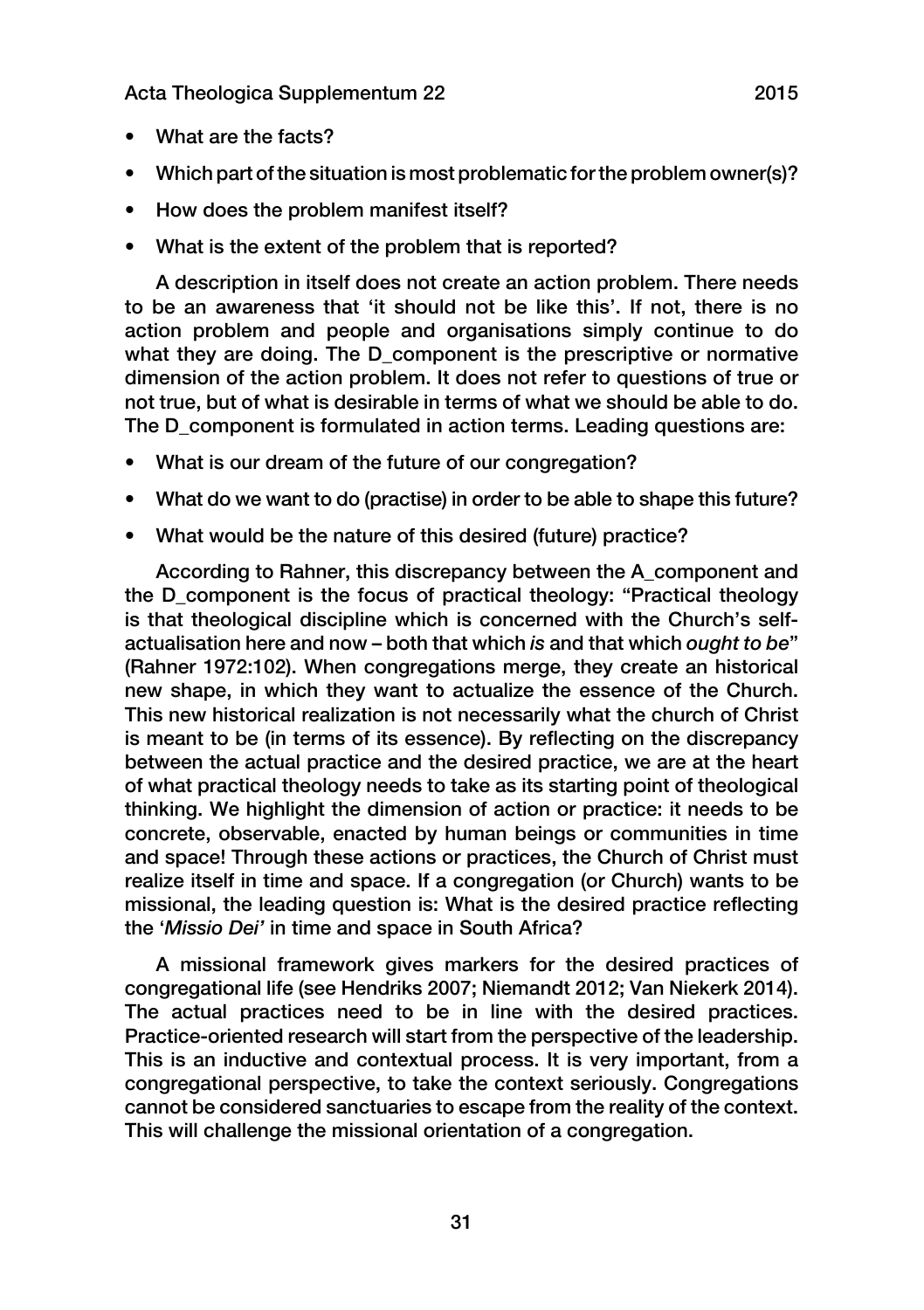In practice-oriented research, the action problem is not what the researcher defines, but it reflects the understanding of the problem owner. In theory-oriented research, we base our understanding of an action problem on literature. In a practice-oriented research, the description of the action problem is the result of a process between the researcher and the problem owner. Why? The action problem needs to reflect the ideas, concerns and beliefs of the problem owner and/or the researched. No change will occur if the problem owner does not want to develop in the direction of the desired situation. This is precisely the problem a researcher can experience if his/her project is not aligned to the awareness of the problem owner(s)'s action problem. However, at the same time, we must be aware of the fact that the understanding of the action problem by the problem owner can be less clear than one would like it to be (Verschuren 2009). Related to the A\_component, there can be a (to a certain extent) biased, selective observation of the situation or action. Persons (ministers, lay community leaders) and communities do not know the facts or characteristics of their situation; are not open to what they observe, and are not willing to act differently, because they believe that it will not change their situation (Hermans 2012). With regard to the D\_ component, the problem owner believes that it is quite obvious in what direction s/he wants to see change. The problem is often that the change is not formulated in terms of actions or practices, but rather globally and vaguely. Another problem is that the problem owner often disagrees about the desired outcome and, therefore, chooses to keep it global and vague. In such a situation, the researcher needs to facilitate the process of the problem owner in order to obtain a deeper and more precise formulation of the desired action (Schwarz *et al.* 2005). This is a good example of the fact that the researcher also has the role of a change agent who takes (co-) responsibility for the process of change.3

### 4. STEP 3: IS THE ACTION PROBLEM AN IMPROVEMENT OR DESIGN PROBLEM?

All practice-oriented research originates from an action problem with the goal to build knowledge about interventions that aims to improve this

<sup>3</sup> According to Donald Schön (1983: 282), "A practitioner might break into the circle of self limiting reflection by attending to his role frame, his interpersonal theory in use, or the organizational learning system in which he functions. Whatever his starting point, however, he is unlikely to get very far unless he wants to extend and deepen his reflection in action, and unless others help him see what he has worked to avoid seeing*.*". Helping a practitioner to reflect on his/her situation is not simply a descriptive process, but already 'leading the horse to the water'.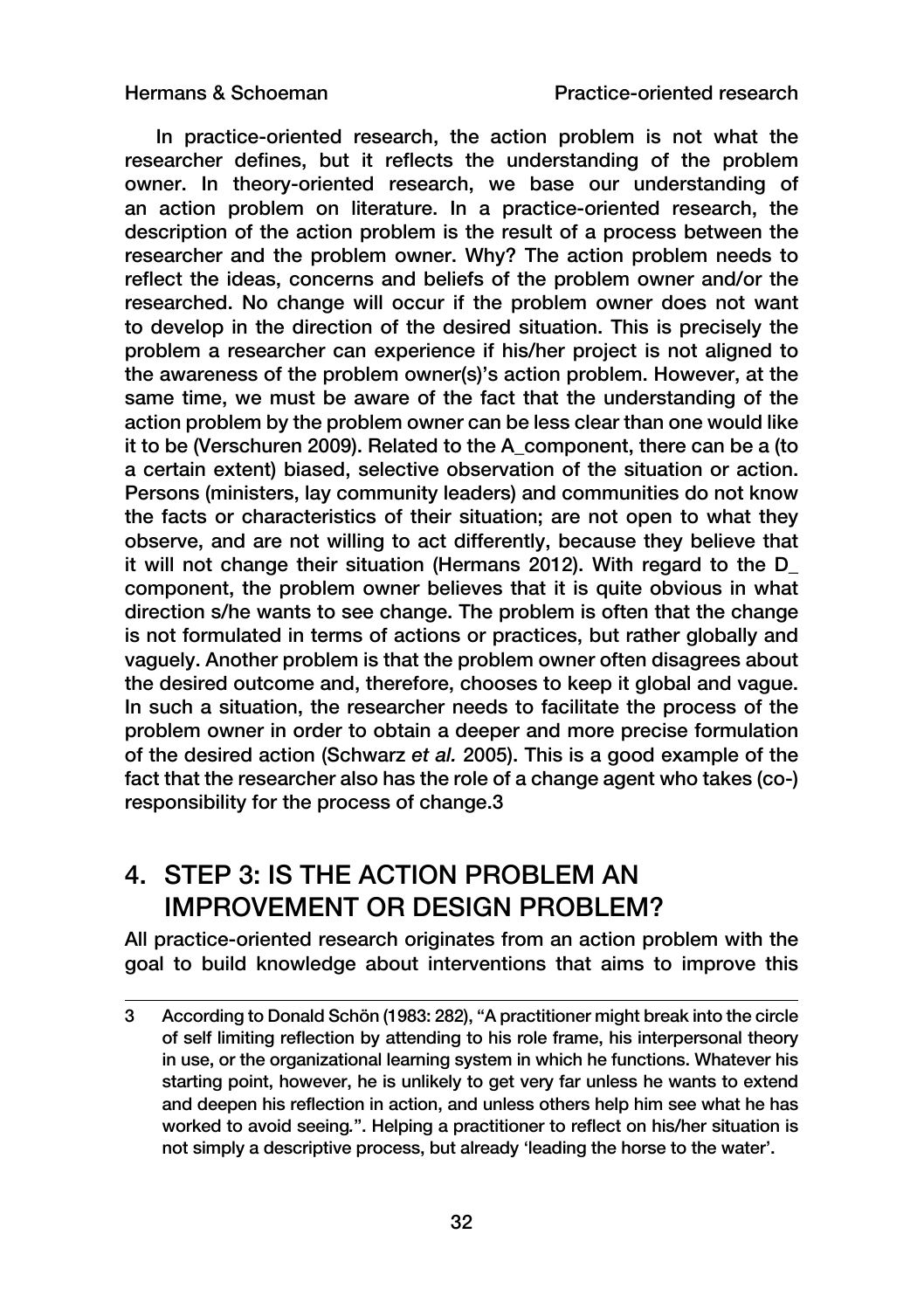problem. There are two different types of practice-oriented research. The focus of the research can be to build knowledge *about* or *through* an intervention (McKenney & Reeves 2012:7-30). Both types of research are related in their focus on interventions (for instance, practice orientation) and not on theory building (descriptive and explanatory). With the help of an intervention, the first type aims to improve a certain practice. In the second type, the design of the intervention itself is the goal of the research. Both types are distinct and connected. Research, which aims to improve a practice through an intervention, also needs to develop or design an intervention. But the focus is not on knowledge about the design, but on the desired improvement of the practice. In research focused on the design of interventions, we also need to implement the intervention design and test whether this design improves the actions of persons, communities, or organisations.

A project with a focus on improving the problem follows the intervention cycle (or the policy cycle as far as organisations are concerned). In Figure 1, we mention six steps of the intervention cycle, as reported by Verschuren (2009:159-163). It starts with an analysis of the problem in a specific context (time/place). Next, we endeavour to understand the causes of the problem and formulate the conditions for solving the problem. The solution is oriented on the desired, but it depends on the possibility to deal with the causes as to what degree the desired will be realised. We must realize that what appears from the outside to be a small improvement can be a major step in the eyes of the problem owner. Next, an intervention plan will be designed and implemented. The result of this intervention will be evaluated in order to understand if there is, in fact, an improvement. The research on the merger of congregations uses the intervention cycle. The improvement problem regards the quality of the narrative by members of the new entity. One of the qualities of this narrative is the degree in which it is shared by the members. The intervention aims to improve this quality, namely the degree in which this narrative is shared. For example, it introduces the participants to story-telling and to experience the power of stories in uniting difference and heterogeneity (Ricoeur 1992).

In the design cycle, the focus is on the design problem or construction problem. The design of the intervention, which is only one phase in the intervention cycle, consists of four phases in the design cycle (see Figure 1). The major aim is to develop knowledge about an intervention design which supports change towards the desired practice. This desired practice can be materialized in a product (liturgy, protocol of pastoral counselling, practice of social ministry, and so on), but the aim can also be to develop design principles that can be used to realize the desired practice. Design demands refer to the goals of the intervention, the demands related to the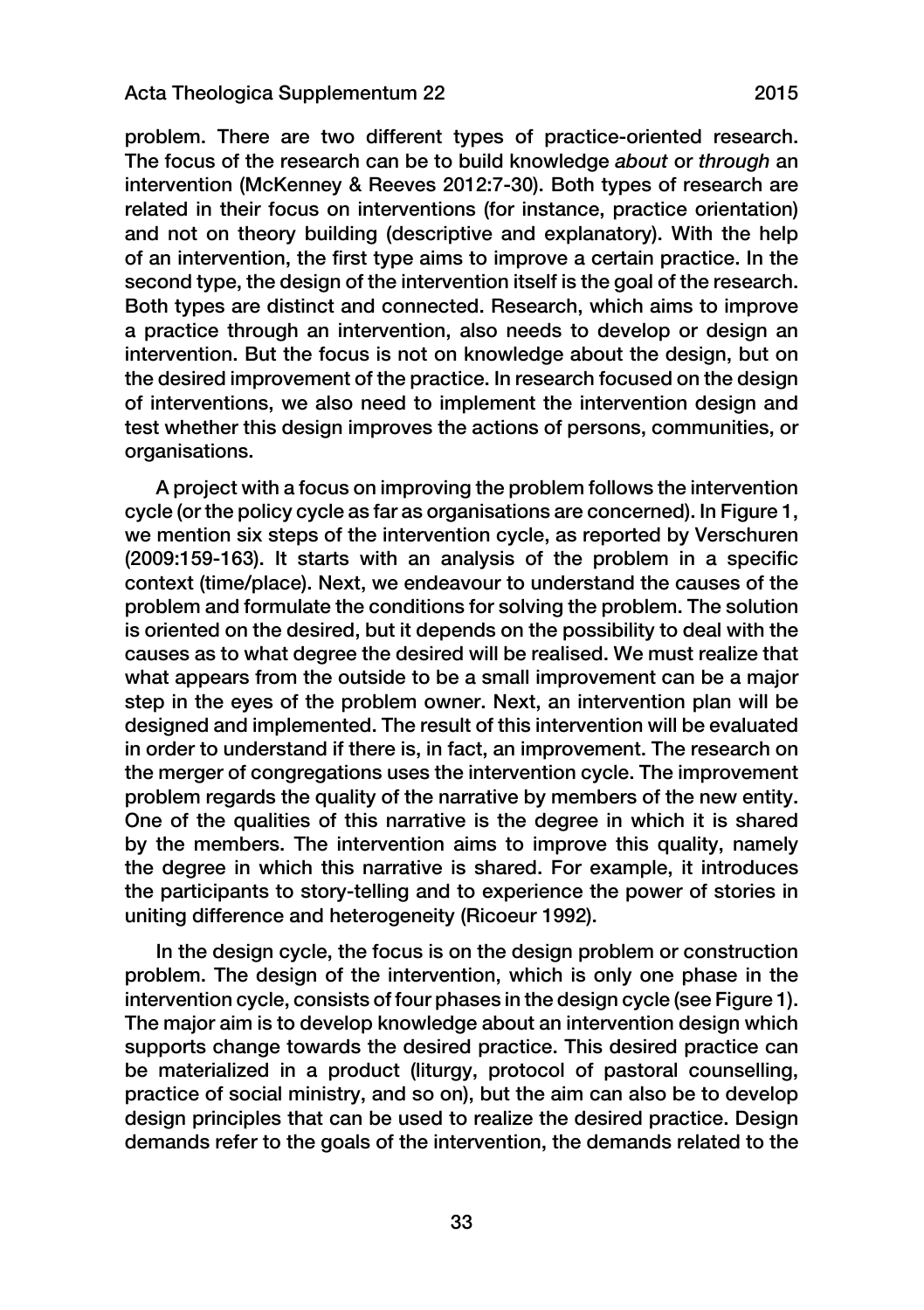users, and the demands related to the setting in which the intervention will be used. The demands are translated into structural specifications of the designed intervention. In the next stage, different prototypes are constructed based on the structural specifications. Verschuren (2009) and McKenney & Reeves (2012) stress the fact that phases 2 to 5 are iterative. In other words, in constructing a new prototype, we also reflect on both the design demands and the assumptions, and refine the structural specifications. Implementation and distribution happen in every phase of testing a prototype. In the evaluation, we reflect on the question as to how far the design goal has been reached in terms of either the product that has been developed, or the design principles.

| Figure 1: Intervention cycle and design cycle (based on |
|---------------------------------------------------------|
| Verschuren 2009:159)                                    |

| <b>INTERVENTION cycle</b>      | <b>DESIGN cycle</b>                |
|--------------------------------|------------------------------------|
| (improvement problems)         | (construction problems)            |
| 1. Problem analysis            | 1. Goal                            |
| 2. Diagnosis                   | 2. Design demands/assumptions      |
| 3. Conditions for the solution | 3. Structural specifications       |
| 4. Intervention plan           | 4. Prototype (alpha, beta, gamma)  |
| 5. Implementation              | 5. Implementation and distribution |
| 6. Evaluation                  | 6. Evaluation                      |

## 5. STEP 4: WHAT IS THE KNOWLEDGE PROBLEM CONNECTED TO THE ACTION PROBLEM?

Practice-oriented research is scientific research with the aim of building knowledge about practice and contributing to an improvement of practice. Its focus is not simply the improvement through intervention or the construction of interventions, but building a theoretical understanding of interventions. We introduced this dual focus in the introduction. The Dutch educationist Daan Andriessen (2007; 2012; Van Aken & Andriessen 2011) developed a model in which this dual focus is clearly structured (see Figure 2). This model consists of two streams that have their own logic, goals and demands. The practice stream consists of the intervention cycle or design cycle. The knowledge stream consists of the empirical cycle or research cycle.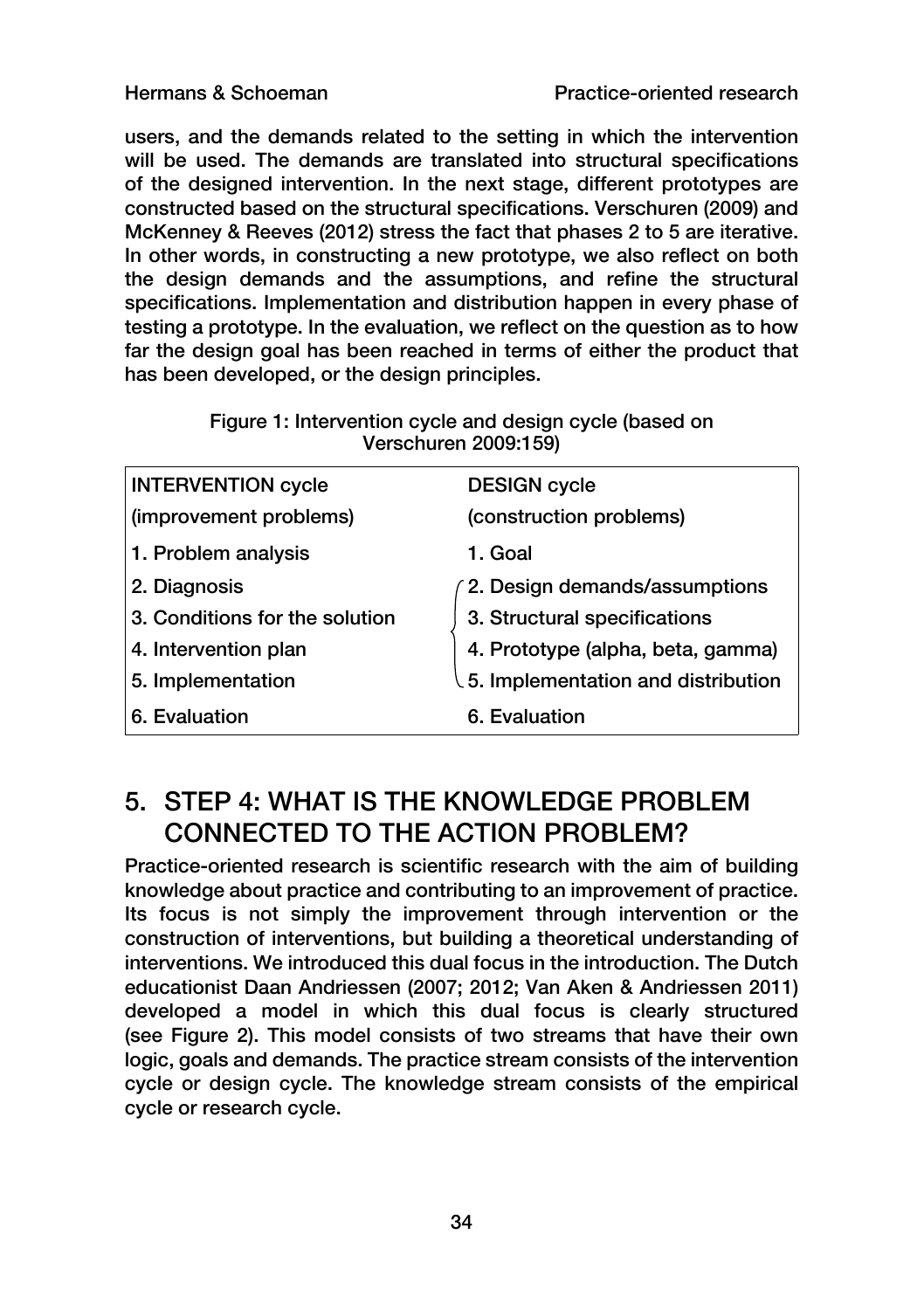The focus of the empirical cycle is to develop scientific knowledge on the intervention design or improvement problem. The research problem is a knowledge problem related to the practice problem. A knowledge problem is the discrepancy between existing knowledge (E) and new knowledge (N). E\_knowledge is formulated based on the following: Find all the necessary available knowledge (literature, experts, policy research) to describe and understand the practice which you want to study! N\_ knowledge is formulated on the basis of what we do not know with regard to an action problem or intervention design (What to decide? What to do?). The new knowledge is knowledge that helps practitioners (problem owner and/or researched) change the actual situation in the direction of the desired situation.

In Figure 2, the E\_knowledge is formulated in the theoretical framework within the knowledge stream. The nature of the desired N knowledge becomes evident in the research problem. The N\_knowledge is also the focus of the research questions. Research questions need to state what the desired N\_knowledge is that the research wants to develop. In the knowledge stream (for instance, empirical cycle), the research questions can be located following the research problem or at the beginning of the solution design (see Figure 2).



Figure 2: Research methodology of a design-based research: Two streams (based on Andriessen 2007:94)

The two streams are different and connected. First, the difference (see Figure 3). The knowledge stream includes activities aimed at mobilizing existing, generic (= transferable) knowledge and developing new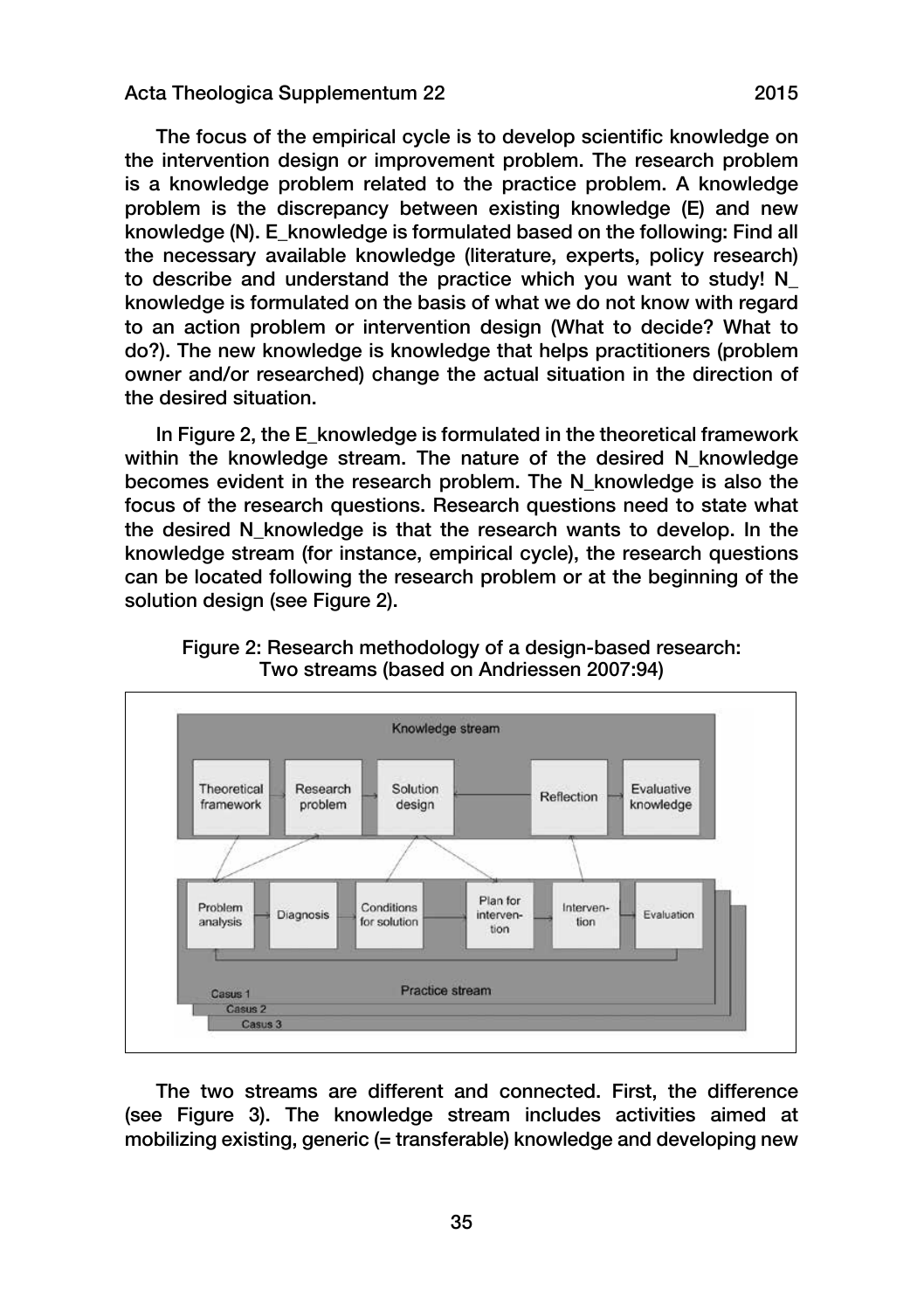generic knowledge. In order to develop theory on intervention designs, researchers use rich, detailed case studies and case-related reasoning. 'Cross-case' analysis, or the comparison between cases is an important method in creating generic knowledge. Where did a generic solution lead to the desired effect, where not or to a lesser degree? Why did it work and why not? What are the mechanisms within the intervention that can be transferred to other situations and contexts?

The practice stream includes activities focused on a concrete practice or case in which generic knowledge is used to solve the problem in a specific situation or to support the learning process of professionals in a specific case. Professionals and organisations are interested in this specific case, or this specific intervention design. What are the effects of this intervention or design in this specific context? The main task of the researcher in the practice stream is to advise, facilitate and support the change process. Depending on the model of the connection between the roles of the researcher, the researched and the problem owner (see above), the attitude of the researcher can be more involved and steering. In other words, the researcher as advisor takes (partly) responsibility for the change within a specific context or organisation.

|                   | <b>KNOWLEDGE STREAM</b>   | <b>PRACTICE STREAM</b>                    |
|-------------------|---------------------------|-------------------------------------------|
| <b>Function</b>   | Mobilising and developing | Problem-solving and<br>learning knowledge |
| <b>Nature</b>     | In search of the general  | Connected to the<br>specific              |
| <b>Activities</b> | Researching and analysing | Advising and intervening                  |
| Attitude          | Objective and independent | Convincing and<br>dependent               |
| Goal              | <b>Advancing theory</b>   | <b>Supporting practice</b>                |

Figure 3: Differences between the knowledge stream and the practice stream (based on Andriessen 2011:80)

Both streams are connected in the sense that there is a mutual interdependence between both streams (indicated by arrows in Figure 2). Theoretical concepts are used as a lens to understand what is happening in a concrete situation. This does not mean that chronologically the researcher first constructs a theoretical frame before making a problem analysis. In the case of the research on mergers of congregation, the diocese of Aachen (Germany) approached the University of Nijmegen with a global idea of the problem of mergers of congregations (a loss of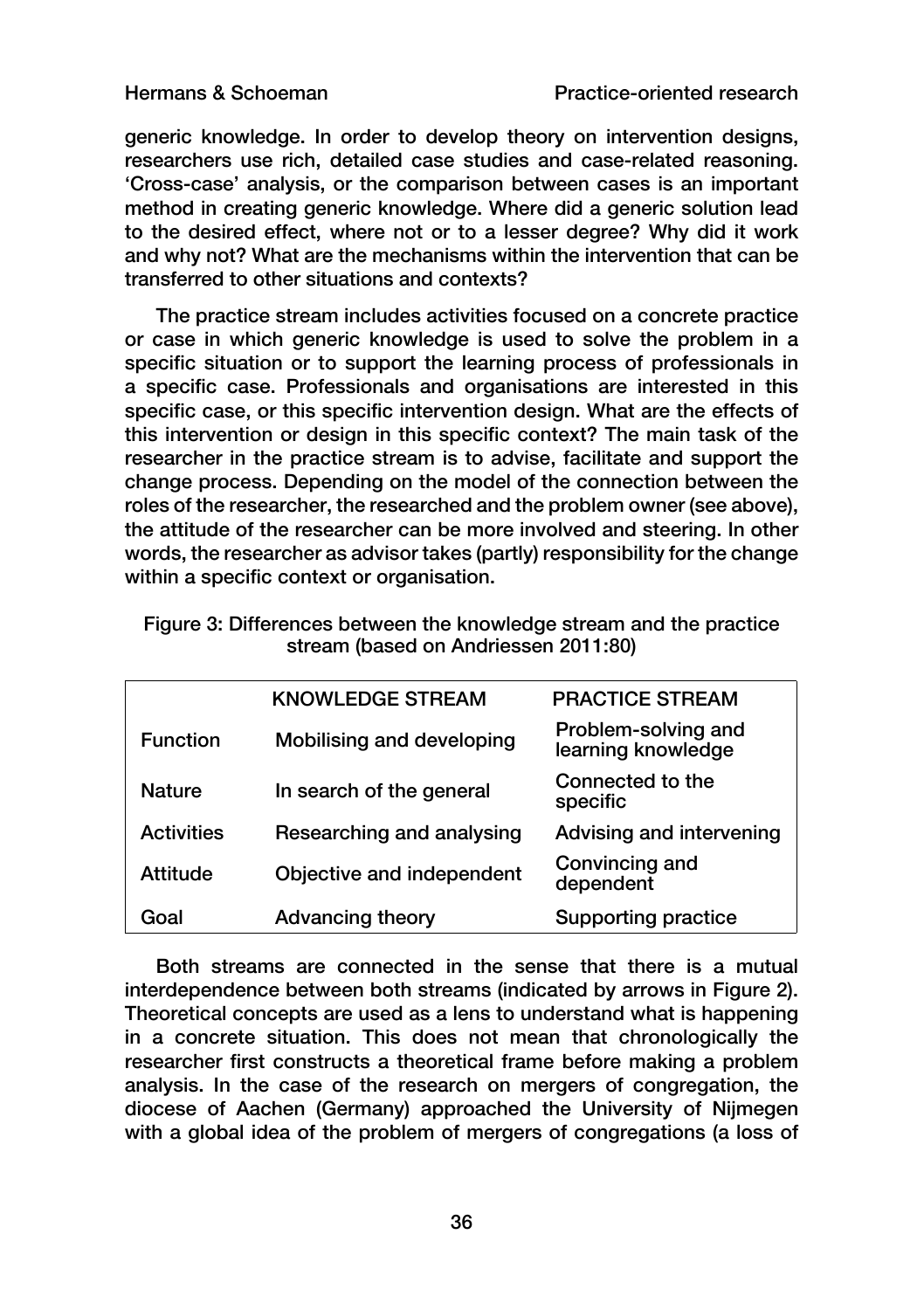self-understanding). As scholars, we interpreted their global understanding from our conceptual framework (notably a narrative concept of the self based on the work of Paul Ricoeur).

The research problem (knowledge stream, Figure 2) is informed by both the theoretical frame of the research (such as the concept of narrative identity of the self by Paul Ricoeur) and the problem analysis in the practice stream. In the diocese, the merged community was labelled as 'Community of congregations' ( German: '*Gemeinschaft der Gemeinschaften' = GdG)*. Many people considered the congregations to be community (the small 'we'), not the newly constructed community of congregations (the big 'WE').

In the practice stream (see Figure 2), the problem analysis is followed by a diagnosis of the causes of the problem and an understanding of the specific conditions of the solution of the problem. The role of the pastor (priest) and a lack of communication between members of different congregations were specific elements that emerged in the diagnosis in the practice stream and that were included in the conditions for a solution. This informed the construction of the intervention design in the knowledge stream (see Figure 3). The role of dialogic communication (for instance, telling and sharing stories) was considered to be an important aspect of the intervention design*.* The solution design in the knowledge stream (see Figure 3) informed the intervention plan in the practice stream. The intervention plan had generic elements in the three cases of the research, but also specific elements related to the context of the merged congregations.

The analysis of the intervention in the practice stream informs the reflection in the knowledge stream (see Figure 3). This reflection aims to construct generic knowledge about intervention designs. From this reflection, there is a loop backwards towards theoretical knowledge of interventions, which inform the construction of intervention plans in the practice stream. In practice-oriented research that focuses on generic knowledge about improvement of a specific type of problem, this loop is used to compare the effect of interventions in different cases. When the goal of practice-oriented research is the construction of a specific type of intervention, this loop is used to improve different prototypes of the design one wants to develop (see McKenney & Reeves 2012). Each loop represents the next stage in developing the design.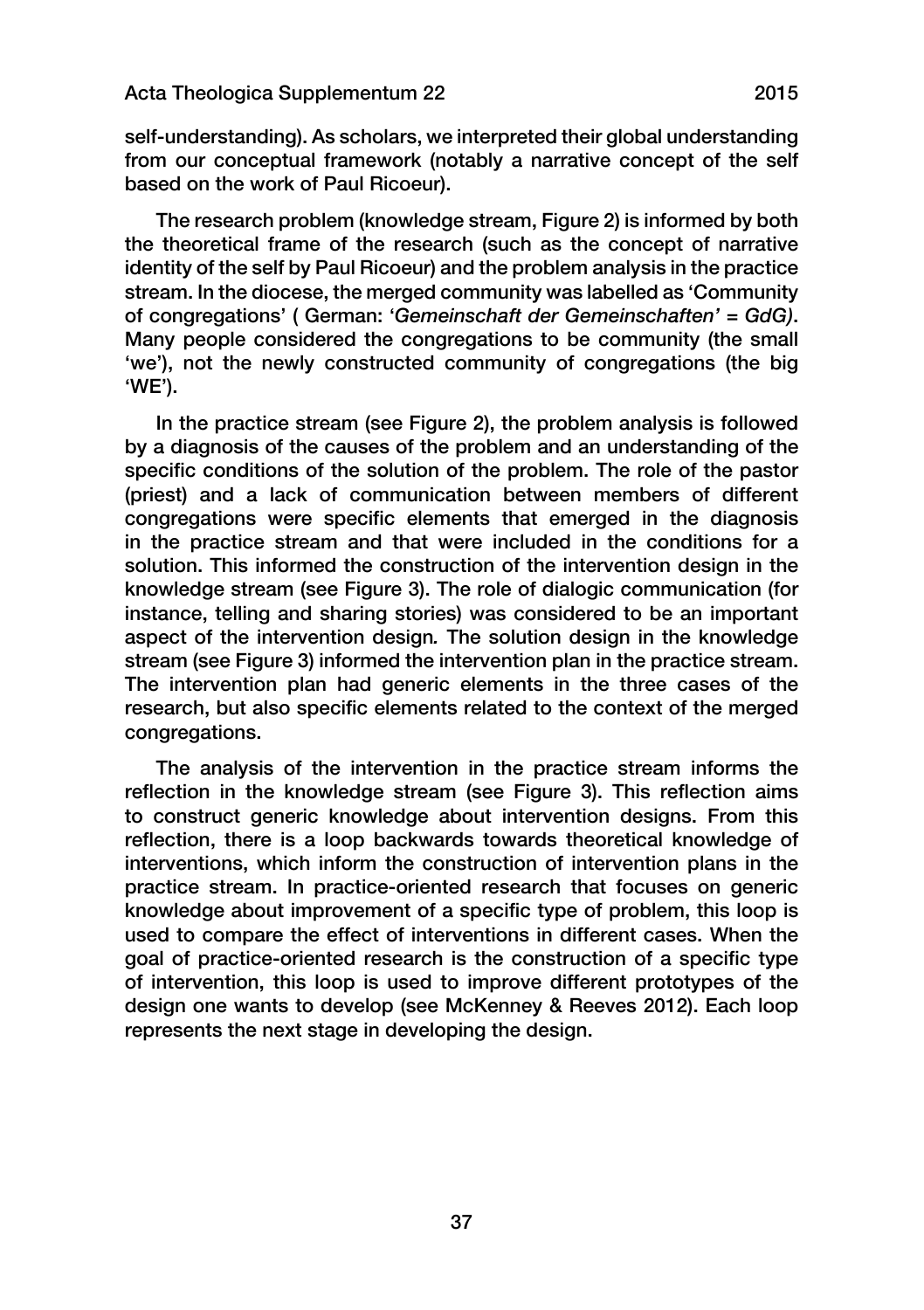## 6. STEP 5: WHAT IS THE CONTRIBUTION OF THE RESEARCH FOR PRACTICE (PROFESSIONALS AND/OR CONGREGATIONS)?

The knowledge created in practice-oriented research contributes directly to the professional practice or development of congregations. It is not knowledge for theory development (expanding scientific knowledge), but generic (scientific) knowledge about interventions that aim to transform an actual situation into a desired outcome. In practice-oriented research, one needs to specify the contribution of the research in terms of actions, practices, settings and contexts of the professionals and/or congregations. McKenney and Reeves (2012) use a model of 4 Ps to specify the type of intervention, namely products, processes, programmes, and policies. The idea is that every intervention has a form in time and space. We will use this model and apply it to the field of pastoral interventions by ministers and/or congregational development. Within practical theology, there are different models of the fields of action of professionals and the tasks and domains of congregations. We will skip this discussion and include every type of action, such as liturgy, preaching, learning/catechesis, moral and spiritual development, diakonia, just and sustainable society, and so on, that is considered to be the aim of congregations and church leaders. In terms of congregations, the following products, processes, programmes and policies may be available:

- Products include resources that support learning and instruction, guidance and support such as an order of liturgy, a protocol for collective discernment, schemes of biblical text reading, catechetical guides, learning software, or hymn books.
- Processes are strategies, tactics, or sequences that support teaching and learning; these can include instructional approaches, hermeneutical strategies for text interpretation, conflict-management repertoires, or spiritual exercises.
- Programmes often combine products and processes to meet an intended (pastoral) goal, in the form of a seminar series, learning units of catechesis, a meditation course, or a professional development programme.
- Policies indicate a commitment of intent to act in a certain way in the process of decision-making. Policies can, to a certain extent, be strict (for example, some are guidelines, others are rules). Examples of policies are protocols of conflict mediation between pastor and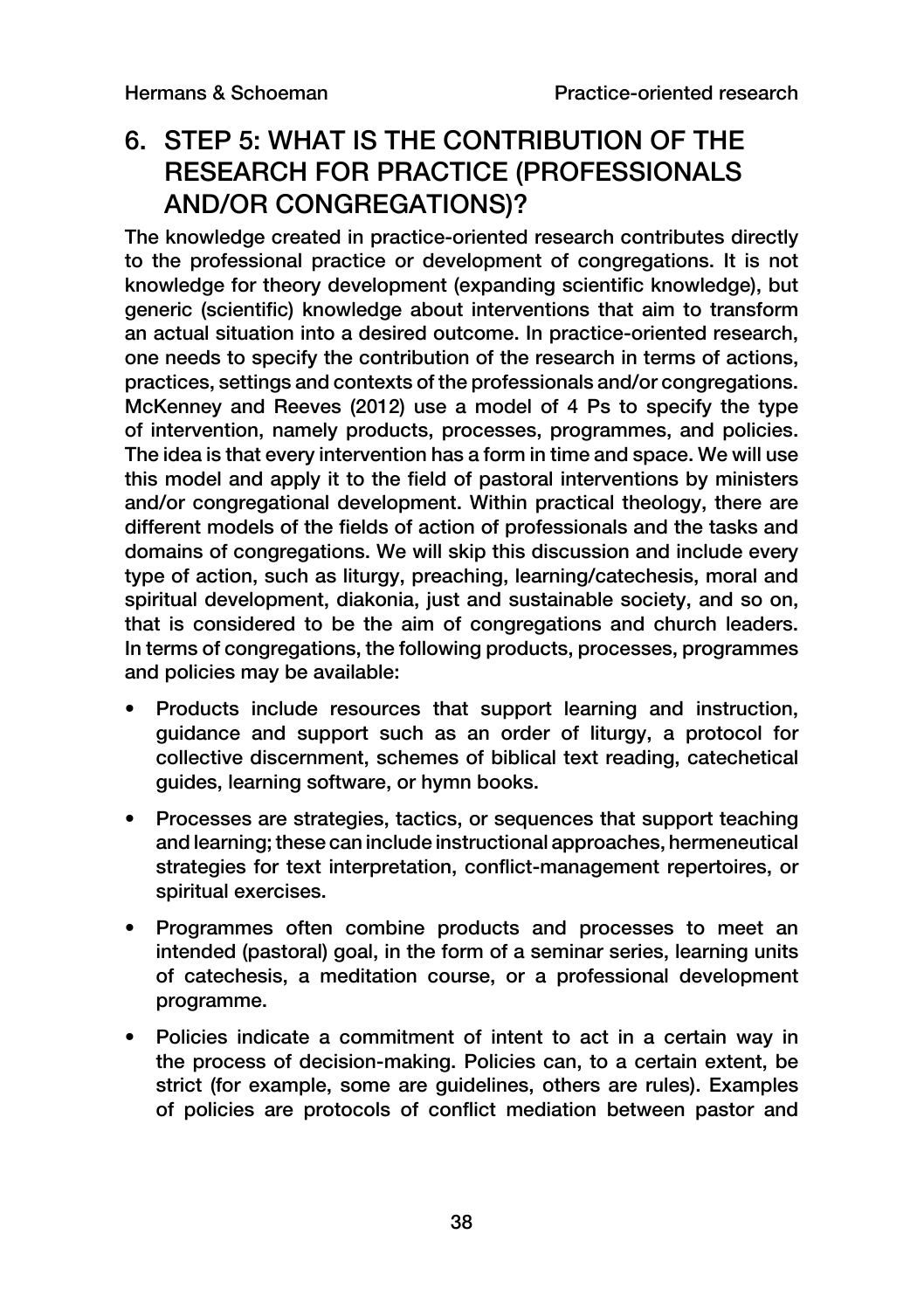congregations, support structures for congregational members without jobs, and performance review structures.

The contribution of the research to schools is a professional development programme in which school leaders learn to guide a team of teachers towards improving the qualities of the school narrative (as expression of the identity of the school). Concerning this programme, we developed resources ('tool kits') that support the learning process. Some resources make use of gaming as learning process (for example, the inspiration game in which teachers learn to narrate their ultimate values).

### 7. STEP 6: DECIDE WHICH STAGE(S) OF THE INTERVENTION OR DESIGN CYCLE WILL BE THE FOCUS OF THE RESEARCH

Does the research comprise an entire cycle or a specific part thereof? The answer depends on two matters. What is your contribution to the action problem? What are your constraints in terms of time and resources? As far as the second question is concerned, a Masters student has less time for a research project than a PhD student. But we believe that a professional (minister) in a congregation can do this type of research. The research project will differ in scope and duration, depending on the constraints of the researcher.

However, we opine that the first question is by far the most important one. What do you want to contribute to the solution of the action problem? Maybe a thorough analysis of the problem can be the intended contribution to the action problem if a theoretical frame is lacking, and the problem has a strong impact on the way in which professionals and/or congregations are functioning (such as a spiritual, personal, or moral crisis of ministers in their ministry). Or, the extent of the goal is broad, such as an adult learning programme in catechesis, which is used in many congregations. Congregations put much time and effort into this programme, and it can be very important to evaluate the effects of this programme in view of the amount of time and effort invested therein.

One can distinguish different types of practice-oriented research related to the different stages of the intervention cycle. The types are labelled according to the stages that are the focus of the research (see Figure 4). For example, problem analytic research focuses only on problem analysis. Characteristic of this type of research are descriptive questions to map the situation in relation to the action problem (Who? What? Where?). What is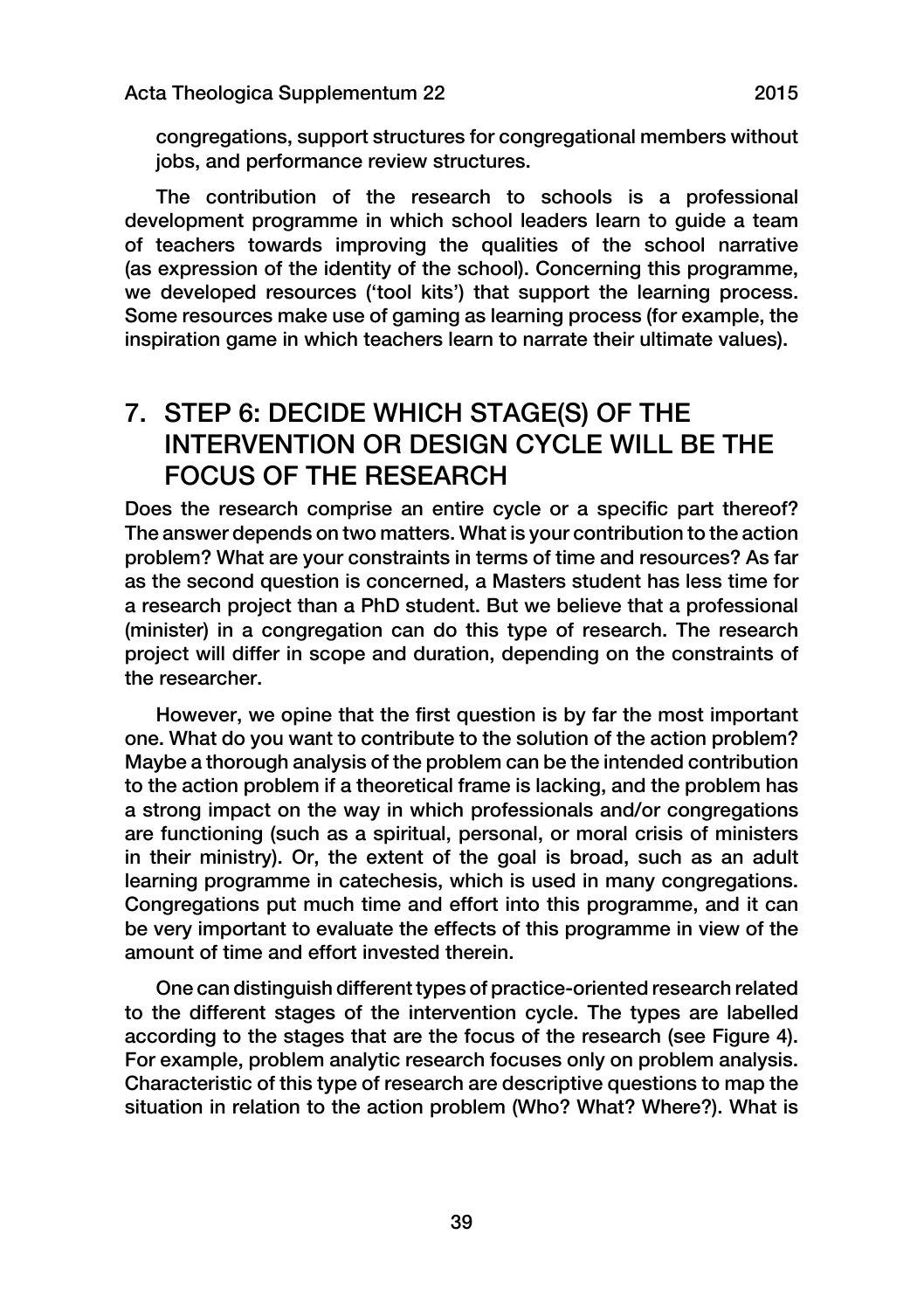the impact on professionals and/or congregations? To what degree can this problem be influenced and changed?

Figure 4: Types of practice-oriented research related to different stages of the intervention cycle

| <b>INTERVENTION CYCLE</b>  | <b>TYPE OF RESEARCH</b>         |
|----------------------------|---------------------------------|
| <b>Problem analysis</b>    | Problem analytic research       |
| <b>Diagnosis</b>           | Diagnostic research             |
| Conditions of the solution | <b>Conditions research</b>      |
| Intervention plan          | Design research                 |
| Implementation             | Intervention (process) research |
| Evaluation                 | <b>Evaluation research</b>      |

Another frequently used type of research is evaluation research. There are two types of evaluation: product evaluation and process evaluation. A product evaluation research (or summative evaluation) aims to study the effects after the intervention. In order to execute a product evaluation, we need to specify clearly the aims of an intervention. To gain insight into the effect of the intervention, we need to compare the post-test with the pre-test. Process evaluation (or formative evaluation) takes place during the intervention (*ex durante*) and aims to monitor the process during the intervention. In product evaluation, the process remains a 'black box'. If we want to improve an intervention (or a design of an intervention), we need to do process evaluation. In some congregational research, the emphasis will be on both the products and the processes (for example, the use of the Church Life Survey).4

## 8. STEP 7: FORMULATE RESEARCH QUESTIONS

In the formulation of research questions, we need to distinguish between improvement problems and construction problems. The practice stream of improvement problems follows the intervention cycle; the practice stream of construction problems follows the design cycle.

When the focus of the research is one specific stage of the intervention cycle, the research questions highlight the specific stage (descriptive questions in problem analytic research; evaluative questions in evaluation

<sup>4</sup> See Hermans and Schoeman (2015: 53-56).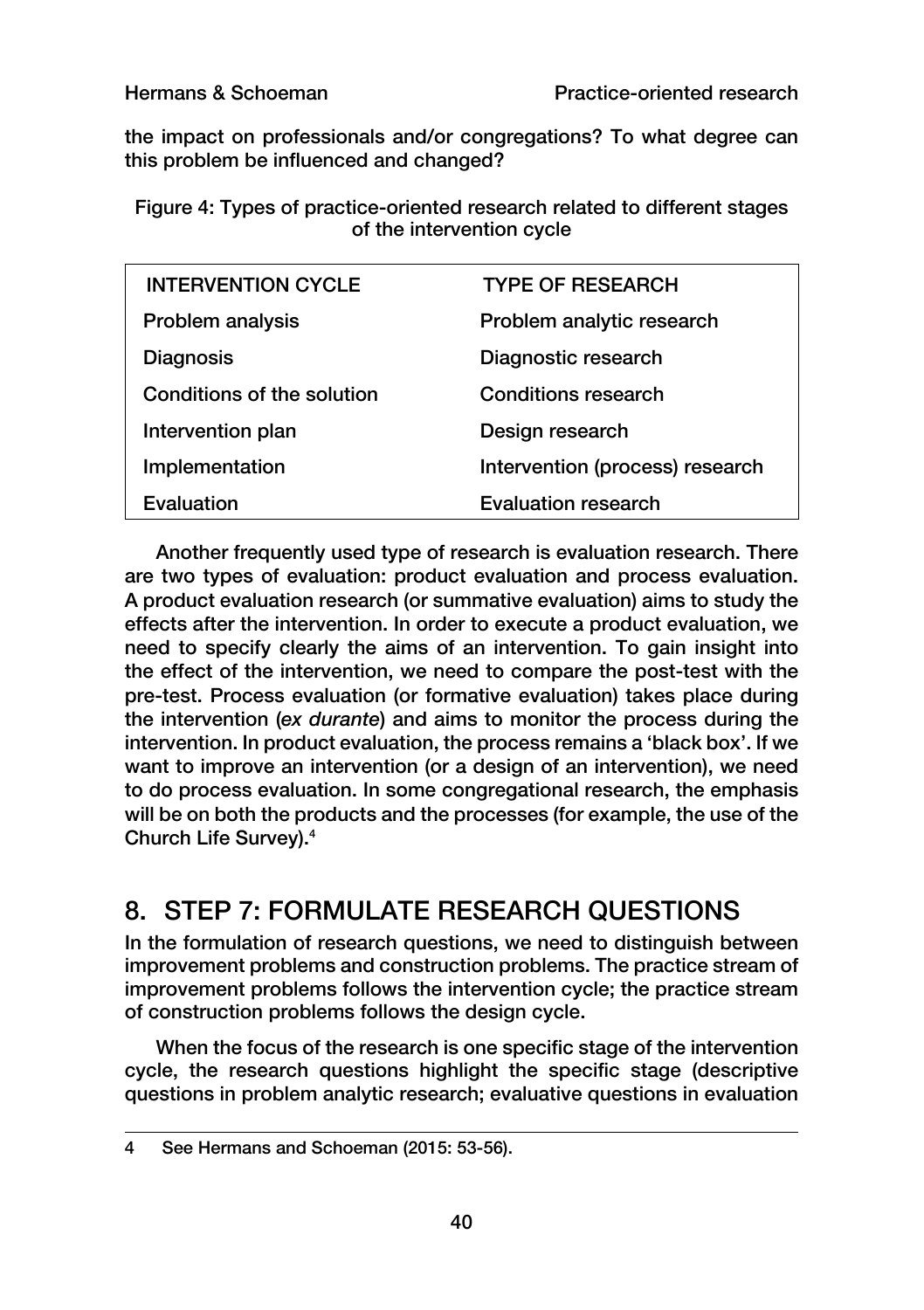research). If the research incorporates the entire intervention cycle, there has to be a comparison between the actual situation (pre-test) and the outcome after the intervention (post-test). Both projects used as an example in this publication have this structure. The first research question focused on possible shifts in the quality of the organisation narrative. In order to establish shift, the quality of the organisation narrative at the pre-test and the post-test has to be analysed. The second question focused on the relation between the qualities that changed after the intervention and the processes implied in the intervention. For example, we incorporated the process of telling and sharing stories of the organisation in the intervention, because we presumed that they have a positive effect on the sharing of the organisational narrative. The third question is a comparative question between the cases included in the research. Which shift in quality of the organisational narrative is comparable between the cases? Are differences between the cases related to differences in the context and history of the organisations? The intervention used the same strategies and mechanisms in each case. If the outcome of the intervention is the same in all cases, the intervention seems to work in different contexts. If there are differences, we want to understand if they may be related to differences between the specific contexts of the cases. In the diocese of Aachen, the cases differed in terms of urbanisation (rural vs. inner-city).

In research on intervention designs, two crucial types of questions will be absent mostly in theory-oriented research and relate to the external criteria of practical theological research (see our article on Utility). External criteria refer to the *object* of research or the problem to be solved; the *needs* of the stakeholders as to the research and its results, and the type of *knowl*e.g. to be produced. With regard to the needs of stakeholders, the following questions are important. Is the design knowledge comprehensible for users? Is it relevant to the action problem they experience? In the eyes of the stakeholders, is the design sound and applicable in the setting in which they are working? How does the congregation react to and receive the intervention? With regard to the type of knowledge of design research, the following questions are important. In the eyes of the stakeholders, does the design capture the complexity of real-life situations? How does the intervention perform, in ways that were intended (for example, fidelity), and not planned (for example, adaptations, side effects)? Does the intervention bring change in the problem, and is this change sustainable?

### 9. STEP 8: DEFINITION OF CONCEPTS

In the knowledge stream in practice-oriented research, concepts are defined in two stages (see Figure 2). First, there is the E\_knowledge formulated in the theoretical frame. The concepts in this theoretical frame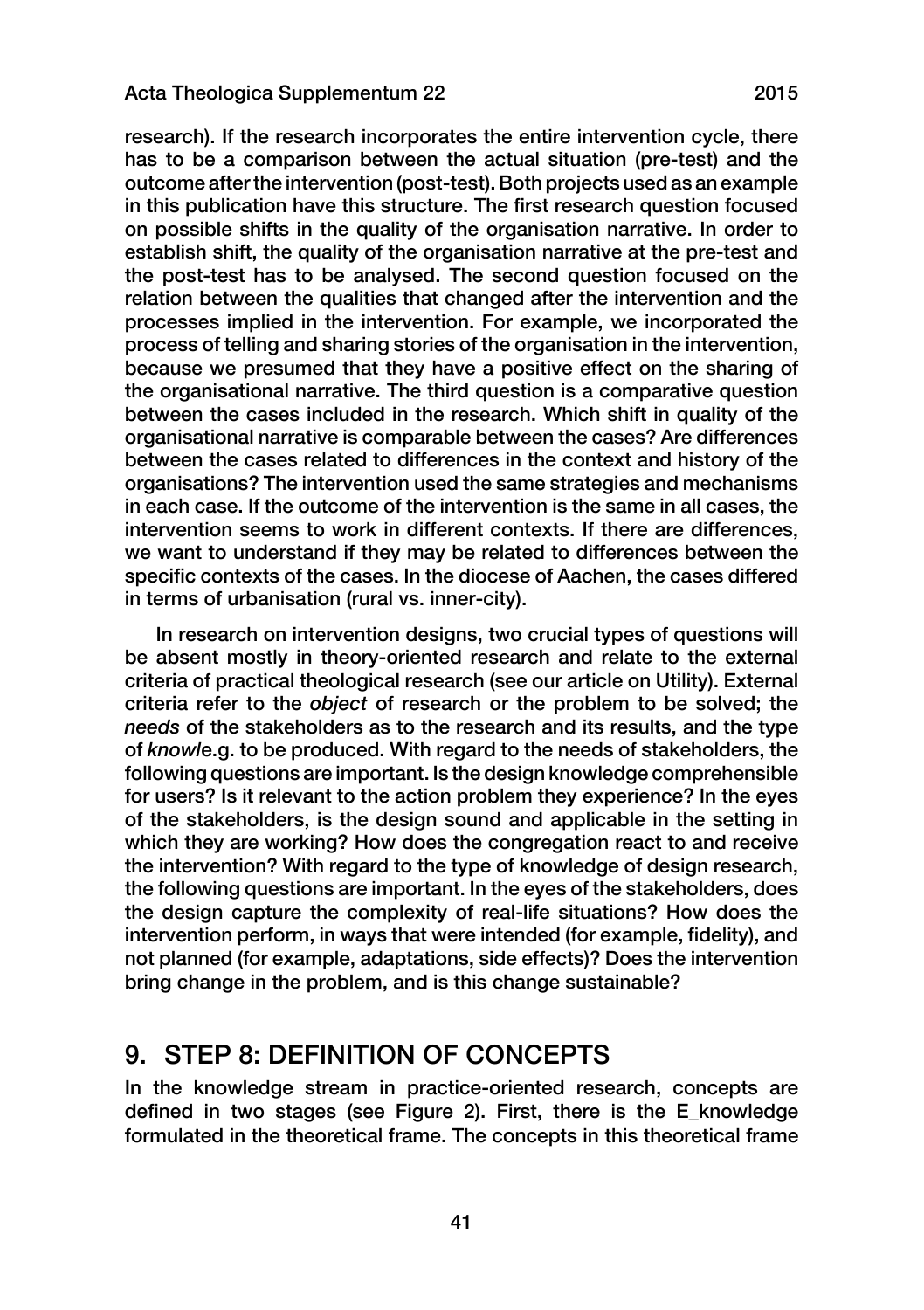represent the state of art with regard to a topic or issue. For example, in both the research on congregations and Catholic schools, we used Paul Ricoeur's (1992) philosophical concept of narrative identity in the polarity of character ("*idem-identity*") and self ("*ipse-identity*"). A literature review is carried out to assess if the problem is researchable and if design research can make a desired contribution to both problem resolution and scientific understanding (McKenney & Reeves 2012).

Secondly, conceptualization of ideas is present in the solution of the intervention design (of a professional development programme, for example). In a theoretical research project, this solution design would be based on the two preliminary steps in the knowledge stream (state of art knowledge and problem definition). In a practice-oriented research, the solution of the design is also informed by the conditions of the solution in the practice stream, such as the amount of time that can be invested, background in professional training, demographic setting in which ministers work, but also the kind of strategy to be used in congregations (for example, the development of a contextual missional ecclesiology) (Verschuren 2009:160). The conditions for the solution as well as the state of art knowledge play a decisive role in the formulation of the solution design. How are the ideas of the state of art and the conditions for the solution embodied in prototypes of the development programme? What changes must be made to the underlying ideas or the design itself in order to increase the plausibility and probability that it could meet the intended goals? In summary: the solution design is a theoretical frame for the intervention (N\_knowledge), which is constructed both on the basis of E\_knowledge and the conditions for the solution of the desired change (D\_component).

### **BIBLIOGRAPHY**

AMMERMAN, N.T.

2009. Congregations. Local, social and religious. In: P.B. Clarke (ed.), *The Oxford handbook of the sociology of religion*. Oxford: Oxford University Press.

Andriessen, D.

2007. Designing and testing an OD intervention reporting intellectual capital to develop organizations. *The Journal of Applied Behavioral Science* 43:89-107.

2011. Kennisstroom en praktijkstroom [Knowledge stream and practice stream]. In: J. van Aken & D. Andriessen (eds.), *Handboek ontwerpgericht wetenschappelijk onderzoek* [*Handbook design-oriented scientific research*]. (Den Haag: Boom Lemma), pp. 79-93.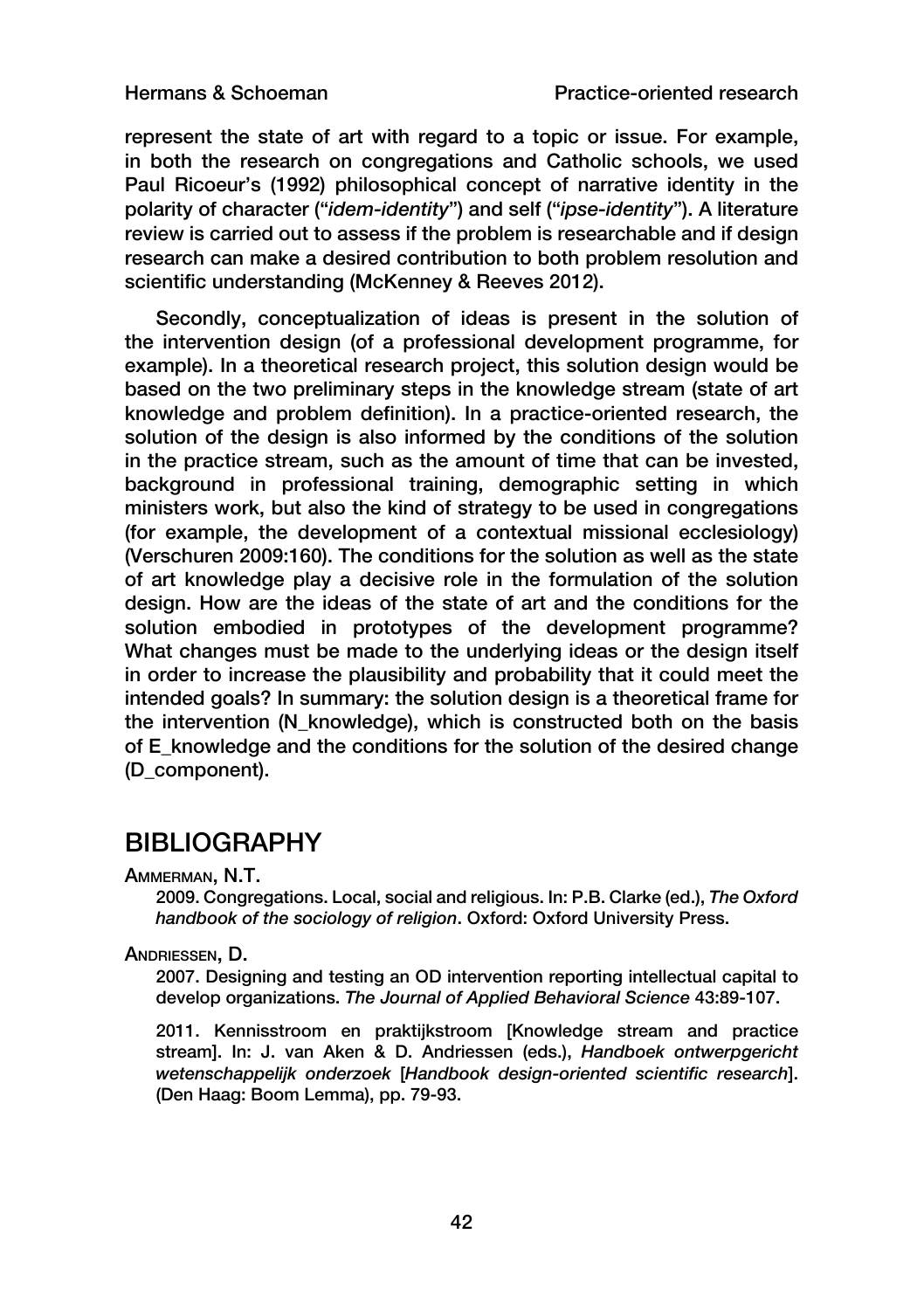2014. *Praktisch relevant én methodisch grondig. Dimensies van onderzoek in het hbo* [Practical relevant and thoroughly methodical]. Utrecht (public lecture) [Online.] Available at: http://www.vereniginghogescholen.nl/documenten/2234 praktisch-relevant-en-methodisch-grondig-dimensies-van-onderzoek-in-hethbo-openbare-les-daan-andriessen-10-april-2014?path= [2015, 2 February.]

#### Branson, M.L.

2004. *Memories, hopes, and conversations. Appreciative inquiry and congregational change*. Herndon: The Alban Institute.

### Hendriks, H.J.

2007. Missional theology and social development. *HTS Teologiese Studies/ Theological Studies* 63(3):999-1016.

2004. *Studying congregations in Africa*. Wellington: Lux Verbi.

#### Hendriks, J.

2014. *Goede wijn. Waarderend*e *gemeenteopbouw*. (2nd ed.) Utrecht: Uitgeverij Kok.

#### Hermans, C.A.M.

2012. Towards a "U-turn" by the Churches: How (not) to possibilise the future. *Religion and Theology* 19:237-254*.*

### Hermans, C. & Schoeman, W.J.

2015. Survey research in practical theology and congregational studies. *Acta Theologica* Suppl 22: 45-63.

#### Hodgkinson, H.

1957. Action research: A critique. *Journal of Educational Sociology* 31(4):137-153.

#### McKenney, S. & Reeves, Th.C.

2012. *Conducting educational design research*. London: Routledge.

#### Niemandt, C.J.P.

2012. Trends in missional ecclesiology. *HTS Teologiese Studies / Theological Studies* 68(1):1-10. [Online.] Available at: http://www.hts.org.za/index.php/ HTS/article/view/1198 [2014, 22 January].

#### Rahner, K.

1972. Practical theology in the totality of the theological disciplines. In: *Theological Investigations,* vol. 9 (New York: Herder & Herder), pp. 101-117.

#### Ricoeur, P.

1992. *Oneself as another.* Translated by K. Blamey. Chicago: The University of Chicago Press.

### SCHÖN, D.A.

1983. *The reflective practitioner. How professionals think in action*. New York: Basic Books.